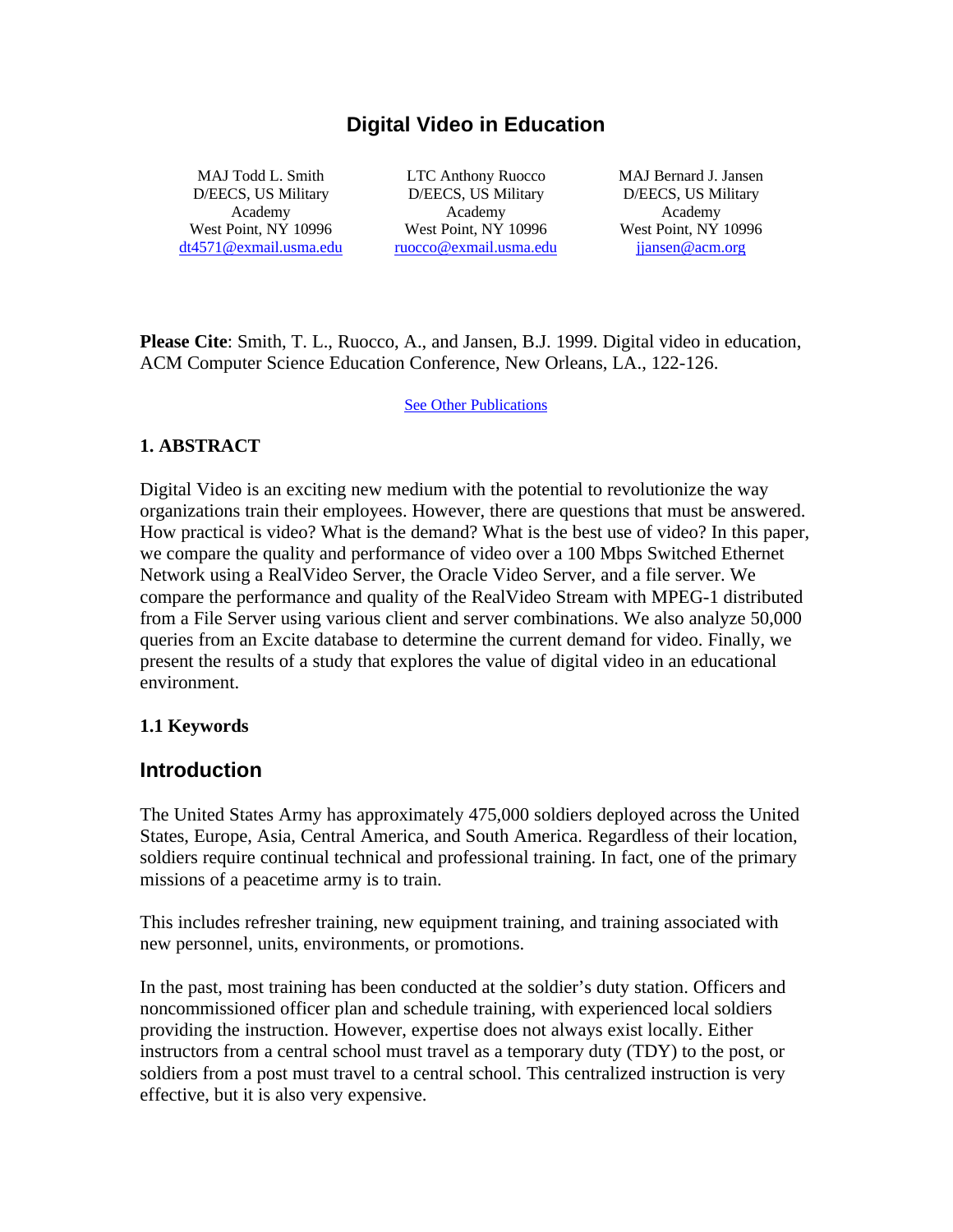In 1995, the Army's Training and Doctrine Command, (TRADOC) initiated a plan to reduce training related travel expenses. TRADOC hopes to leverage technology to provide quality, centralized instruction to soldiers located all over the world. Their plan has two components. The first is Classroom XXI, where soldiers at a training post will be able to access digital materials. The second is the Distance Learning Program, where soldiers not located at training centers will access multimedia-training materials from a digital library through a distributed database.

TRADOC requested the Department of Electrical Engineering and Computer Science at the United States Military Academy (USMA), West Point, New York review current technology and assist with the planning and design for Classroom XXI. This initiative will result in the creation and fielding of over 500 classrooms during the next few years. Wolfe, *et al* [14] provide an overview of Classroom XXI and Distance Learning.

Central to establishing the TRADOC program is understanding the resource requirements and role associated with digital video. However, these issues have not been fully studied. The major limitation associated with digital video is the resource requirement, i.e., bandwidth and, to a lesser extent, hardware. The role of video has two components, demand and effectiveness. All these issues are intertwined. Demand is heavily influenced by effectiveness, and effectiveness is a dependent on resources. In order to study the resources required we used a CS2 level classroom with switched 100 Mbps Ethernet and workstations that varied from 100 MHz Pentium to 300 MHz PII. Second, we used an Excite® database with 851 770 queries as a metric for current demand. Finally, the Engineering Psychology Department at USMA assisted in a study to determine the effectiveness of digital video using eighty first-year students.

## **2. Related Work**

Research is continuing on the most effective utilization of networks for Digital Libraries [11]. Cox [3] provides a thorough review of current technologies including compression, organization, storage, and retrieval of multimedia signals, searching, and browsing.

Ma, *et al* [9] describe a video-based hypermedia system for "education-on-demand" using either a networked video server or a local file server. Other current Digital Library programs are using a mixture of removable disks and CD-ROMs to distribute multimedia files to students [5], [6]. The 1.44 MB size restrictions of a floppy disk make it impractical for anything but text files or application files to be distributed. The same is also true of the larger Zip, LS-120, Jazz, and related storage mediums. Likewise, CDs present two challenges to instructional developers. First is the 650-MB capacity limit of the compact disk. With a typical MPEG-1 file averaging 12-18 MB per minute of video, this storage limitation is quickly reached. Second, because of the "write-once, readmany" nature of compact disks, changes to any file on the disk, no matter how slight, require producing a new master with all of its accompanying charges, effectively erasing most of the savings realized through the use of CDs in the first place. DVDs have a much larger capacity (typically 4.7 GB), but copyright considerations have limited availability of writable drives.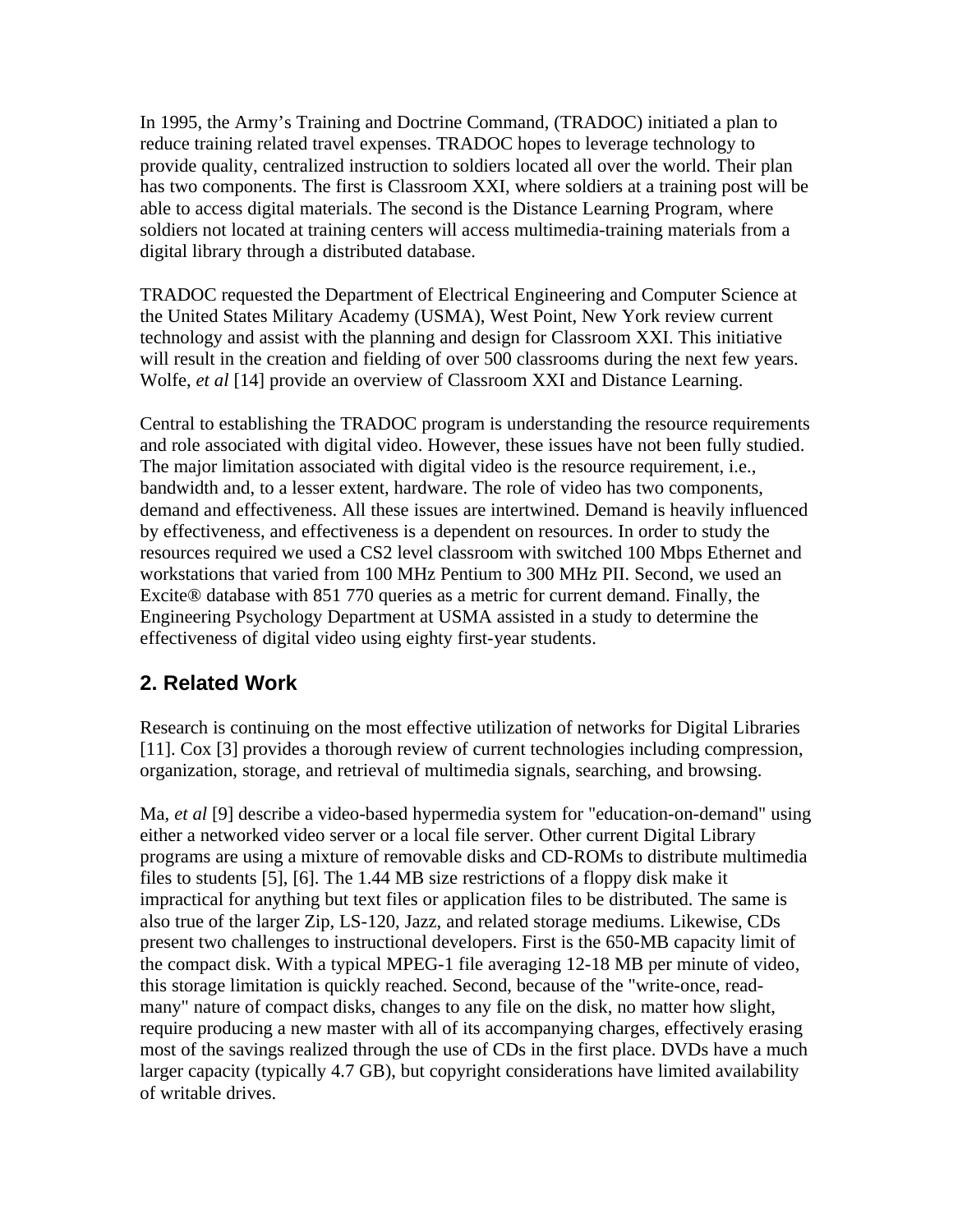Brofferio [2] provides a detailed description of a video-capable, distance education classroom. He had success utilizing video, but notes that the "…major cost of a distance learning system is the telecommunication network…" Davis and Smith [4] detail their experience with audiographics, a "combination of audio conferencing with still frame graphics." Their system operates over ordinary phone lines.

With regard to the impact of video, there have been several studies that suggest that differences in media type do not significantly effect learning [12]. McCleary and Egan [10] found no significant difference between student groups on campus and those using two-way interactive television. Barry and Runyan [1] surveyed distance learning courses in the Army, and found that student achievement was comparable between distant and resident groups.

# **3. How practical is video?**

As always, there were several competing requirements that limited the potential designs of the classroom network. Since portable computers are becoming ubiquitous in Army units, TRADOC wanted us to determine their utility in a classroom environment. This precluded the use of ATM. Funding and personnel were also limiting factors. There exists insufficient funding to hire network administrators for the design and maintenance of the classroom. Instructors installed the network and are responsible for its maintenance in the prototype classroom. Use of personnel in a dual role, as instructor and network maintainer is a constraint that will likely be imposed in an operational setting as the Army implements additional classrooms.

Figure 1 shows the network infrastructure. Each client workstation in the classroom has a switched Ethernet 10/100Base-T connection. All of the machines are connected to a CISCO Catalyst 2924 Ethernet Switch. This switch is then connected to a CISCO Catalyst 2908 Ethernet Switch via Full-Duplex 100BaseT. The Catalyst 2908 is used to support the servers where the web, training database, and video content of the training courses are maintained. We were able to use a T1 line provided through a grant from MCI for Internet access, and the Catalyst 2908 provides an uplink to the T1. This connection is used for distance learning via the Internet. The servers included an nCube M30 Video Server with two processors capable of streaming up to 270 MPEG-1 or MPEG-2 streams to Oracle Video Clients. The file servers consisted of Dual Pentium 200 MHz servers with 160 MB of RAM, a Dual Pentium 90 MHz with 48 RAM, and a Pentium 200 MHz with 32 MB of RAM. These servers provided web, database and video content to the students along with network administration.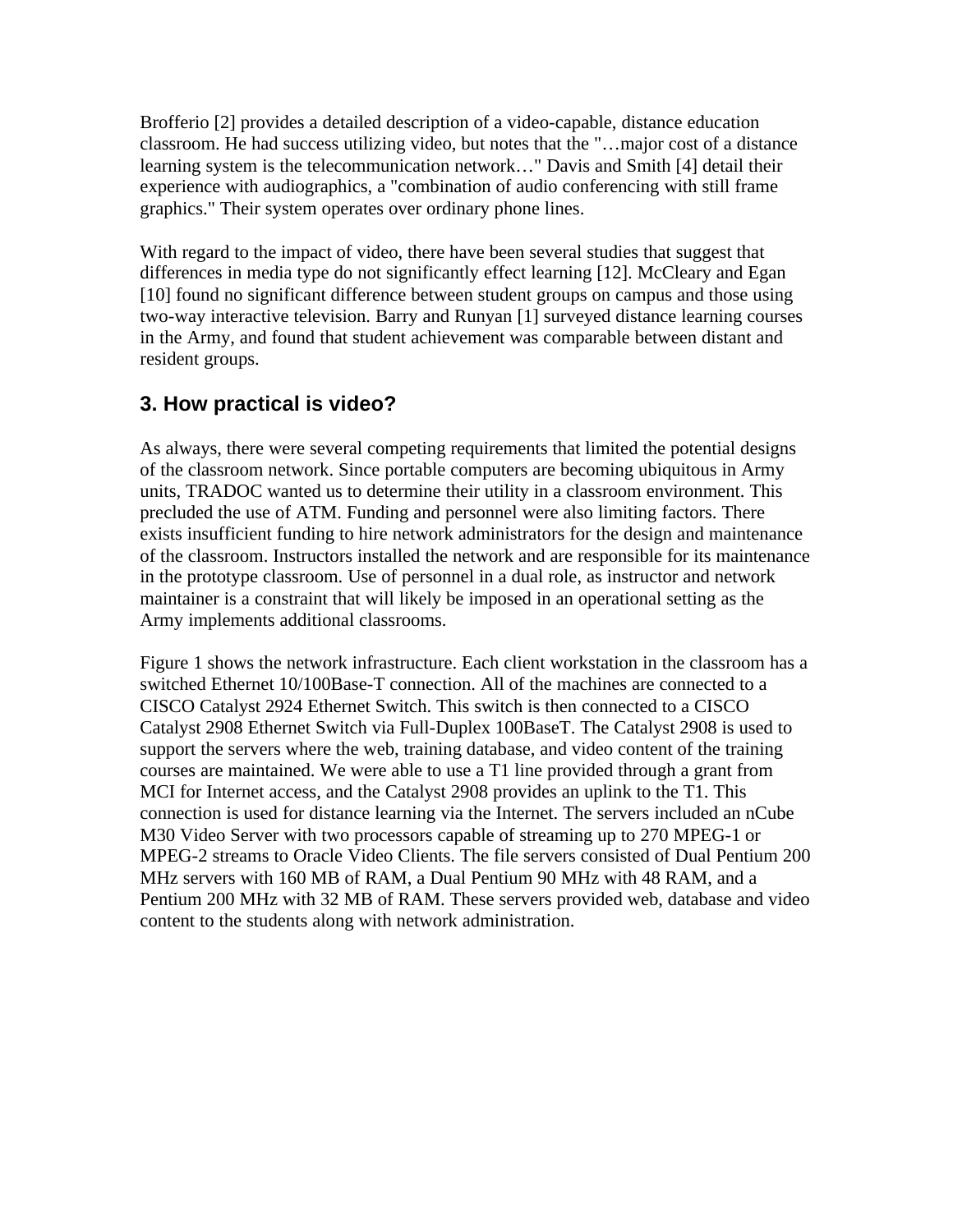

**Figure 1: Classroom Configuration**

We used resource requirements as our measure of practicality. Two measures of resource intensity are CPU utilization and network utilization. Several types of client machines were used. They had 10/100BaseT 3COM Fast Etherlink Network Interface Cards. None of the client machines had decoding hardware, and all produced satisfactory results when playing AVI, MPEG, and RealVideo files. The types of client machines and CPU utilization per file type are shown in Table 1.

Network, that is bandwidth, utilization was compared using the various file formats. Neither the RealVideo streams nor playing a RealVideo file from a file server significantly affected bandwidth availability. The maximum utilization on a 100 Mbps segment using the RealVideo files was 4%. Wolfe and Smith [14] give a detailed account of using RealVideo® over a network.

In addition to network utilization, we watched for degradation in video quality when playing multiple MPEG and AVI files from a file server. We recorded 62% utilization with 19 simultaneous AVI streams. Although, we did not record any collisions or errors, there was a noticeable decrease in video quality. Audio quality remained consistent. We recorded 47% utilization when playing 22 simultaneous MPEG streams. There was no perceptible degradation in either video or audio quality with 22 files. Figures 2 and 3 show the percent utilization Vs. number of files for MPEG and AVI files, respectively, when executed from a file server.

| Client Machine | RealVideo     | $MPEG-1$ | $\parallel$ Oracle Video Server       |
|----------------|---------------|----------|---------------------------------------|
|                | % Utilization | File %   | Utilization $\parallel$ % Utilization |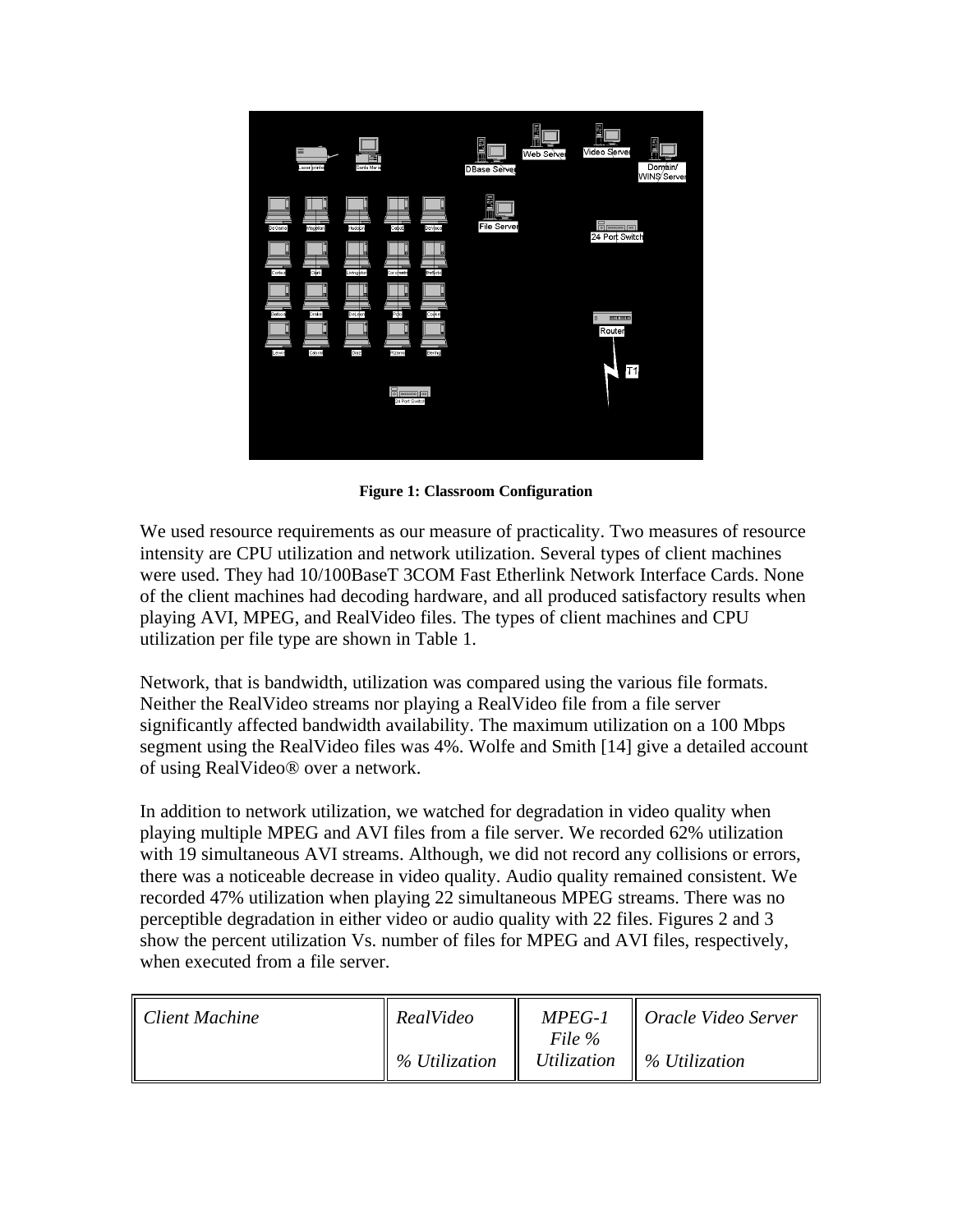| Pentium 100 MHz 80 MB<br>(Desktop)  | 45% | 99%  | 100% |
|-------------------------------------|-----|------|------|
| Pentium 133 MHz 32 MB<br>(Notebook) | 70% | 100% | 100% |
| Pentium 166 MHz 80 MB<br>(Notebook) | 70% | 100% | 100% |
| Pentium 233 MHz 128 MB<br>(Desktop) | 12% | 13%  | 100% |
| Pentium 300 MHz 128 MB<br>(Desktop) | 2%  | 11%  | 100% |

**Table 1: CPU Usage from NT Performance Monitor**

Additionally, we placed a file server on a 10 Mbps segment and recorded the number of MPEG files Vs. Utilization. We were only able to maintain four simultaneous MPEG videos without a loss of quality.



**Figure 2: AVI Files Vs. Bandwidth Utilization**

Finally, we installed the nCube M30 Video Server. We needed a minimum 233 MHz PII class machine to view the video and recorded 100% utilization on this processor. Realistically, a 266 MHz PII class machine is required. The Video Server utilizes UDP rather than TCP to deliver the video. The network supported simultaneous streams to each workstation in the room (twenty-two). nCube literature states that this configuration will support at least thirty simultaneous streams. Various configurations can be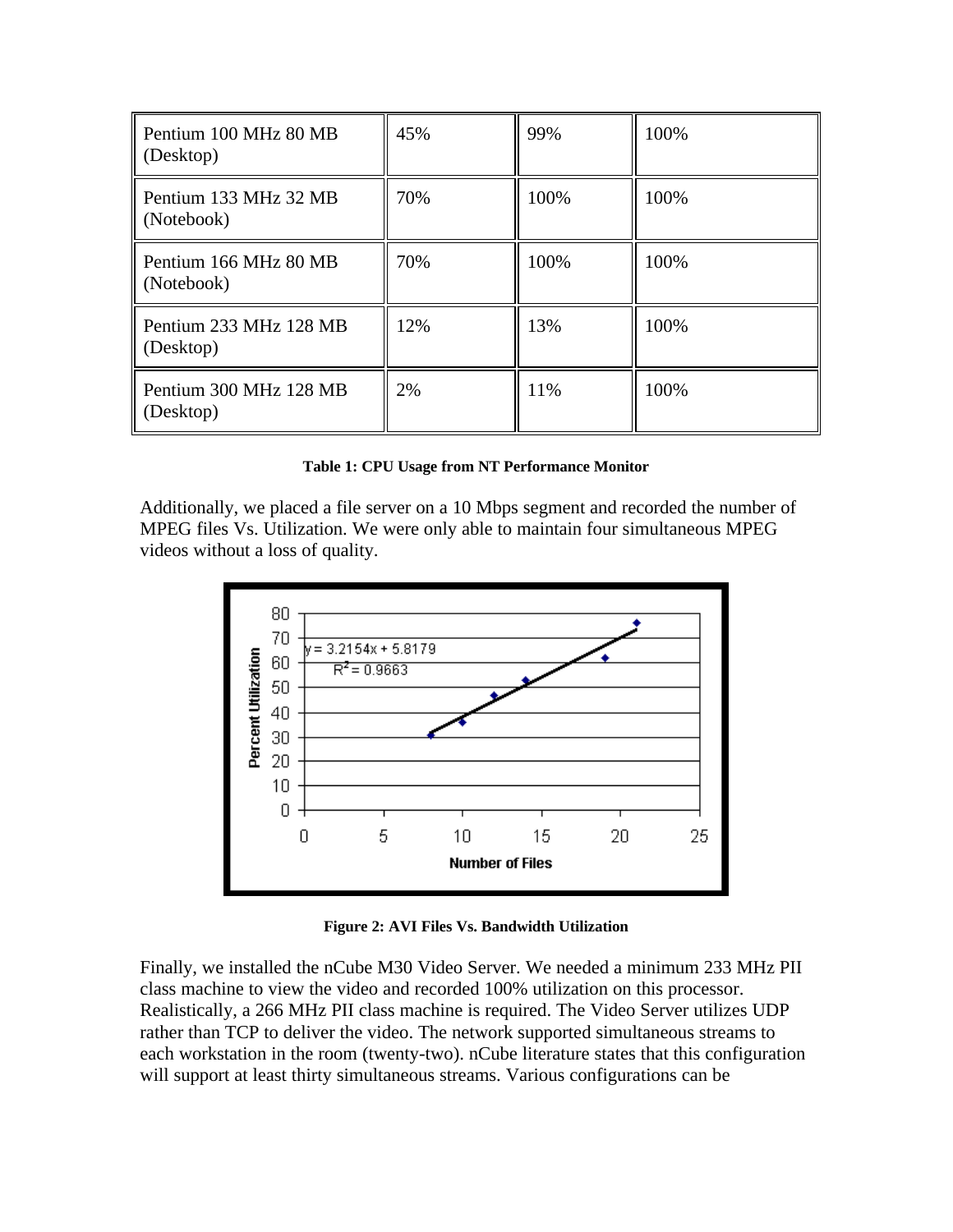established to support an increasing number of simultaneous streams. However, there was more overhead involved in setting up, installing, and managing the nCube server.

### **4. What is the demand for video?**

There have been many articles concerning providing multimedia information to users. However, we could find no published studies that analyzed the actual demand for multimedia files from real users. Jansen, Spink, and Saracevic [7] are conducting an ongoing analysis of real Web users from a major Internet search engine (Excite®), using real queries, with a real information need. We have pulled the data concerning multimedia files from the transaction log and present them here. This data provides an excellent indication of the current demand for multimedia from a broad cross section of the Web population. An understanding of the user population is a key element in system design.

| Category | Total Number |
|----------|--------------|
| Users    | 174,866      |
| Queries  | 851,770      |
| Terms    | 1,797,319    |

**Table 2: Number of Users, Queries, and Terms.**

Table 2 contains overall statistics for the data set. The first column lists the three categories and the second column lists the number within that category. So, the first row of the table indicates that there were 174,866 users. Each user was anonymous; however, each user could be uniquely identified. There were 851,770 queries with a total of 1,797,319 terms.

| Term      | <b>Number</b> | Percentage |  |  |
|-----------|---------------|------------|--|--|
| video     | 6,897         | 0.81%      |  |  |
| *.mpeg    | 5,563         | 0.65%      |  |  |
| *.mpg     | 3,988         | 0.47%      |  |  |
| movies    | 1,370         | 0.16%      |  |  |
| movie     | 1,054         | 0.12%      |  |  |
| videos    | 582           | 0.07%      |  |  |
| avi       | 528           | 0.06%      |  |  |
| mpeg      | 454           | 0.05%      |  |  |
| clips     | 324           | 0.04%      |  |  |
| clip      | 302           | 0.04%      |  |  |
| quicktime | 125           | 0.01%      |  |  |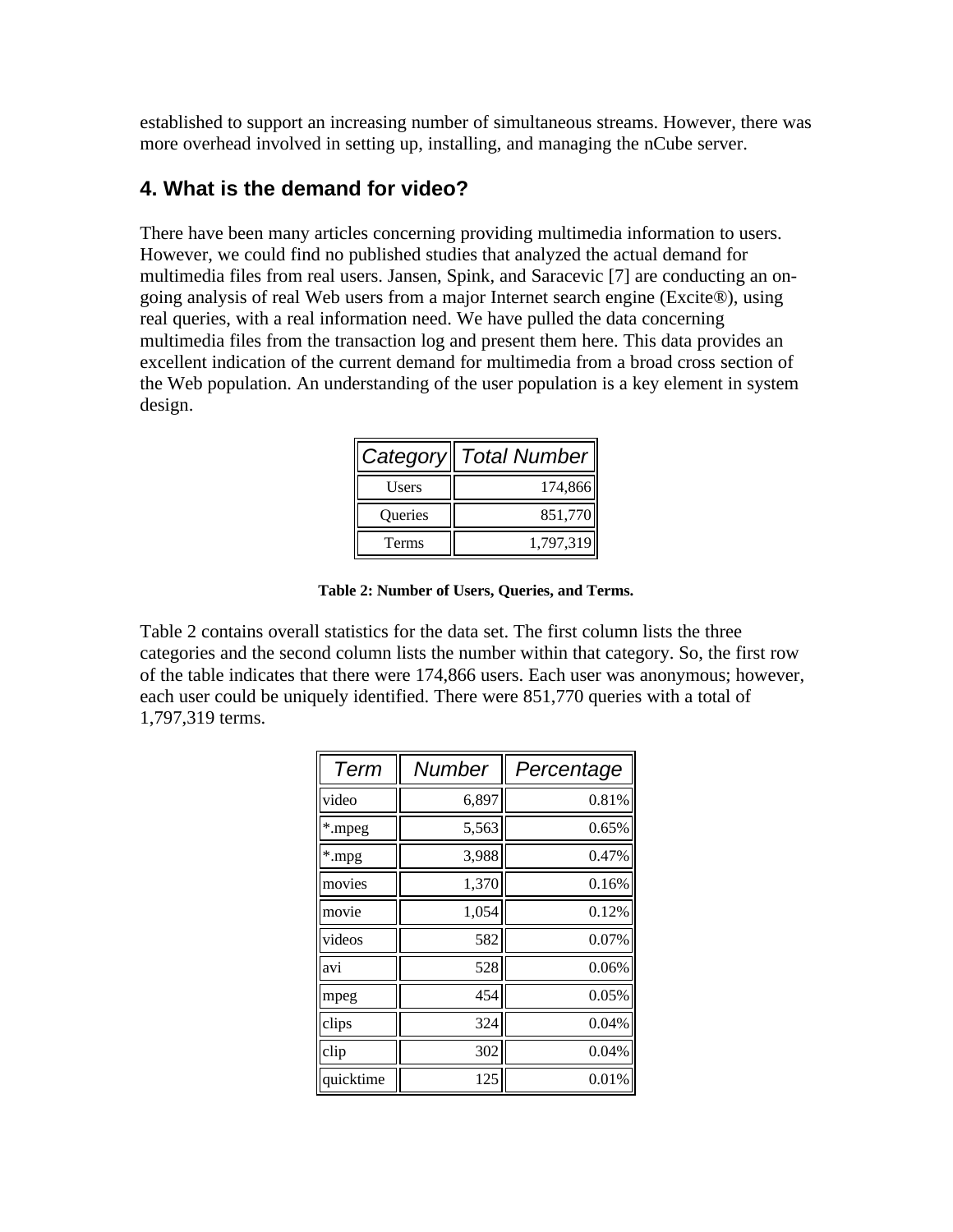| *.avi    | 95     | 0.01% |
|----------|--------|-------|
| mpg      | 94     | 0.01% |
| mov      | 54     | 0.01% |
| $*$ .mov | 34     | 0.00% |
| mjpeg    | 5      | 0.00% |
| *.mjpeg  | 0      | 0.00% |
| Total    | 21,469 | 2.52% |

**Table 3: Video Information.**

In order to determine the video specific queries, we developed a list of terms relating to video and searched the data set. When a query contained one of these terms, we counted that query as a search for video. The results are presented in Table 3. The first column is the specific term searched for. The second column is the number of queries that contained that term. The third column is the percentage that number represents of all queries. If a query contained more than one video term, it was only counted once. While this list of terms may not be all inclusive of every term related to video, we have reviewed a portion of the data set and are satisfied we have counted the vast majority of video queries.

The single most common search term was "video", its 6,897 queries represent 0.81% of the total queries in the data sample. However, if one combines the queries containing all the various forms of mpeg (e.g., mpeg, \*.mpeg, \*.mpg, mpg, and mjpeg), both correct and incorrect, there were 10,104 queries with some form of mpeg representing 1.19% of all queries. As a single video format, this is a surprising high percentage and may just that users are most comfortable or most familiar with the mpeg format

There were a total of 21,469 searches for video, which represents 2.52% of all queries. Although this is a small percentage of the total number of queries, it represents one of the largest categories of queries from the data set. In a pilot study, Jansen, Spink, and Sarecervic [8] found that the largest category of Web queries from a 51,000 query data set was only 2.4% of all queries. Video was not included as a category in that study.

## **5. What is the best use of video?**

In an attempt to gain an understanding of the suitability of instruction based on digital video, we conducted a study with USMA's Engineering Psychology Department. Seventy-five freshmen students, male and female, ranging in age from 18-21, enrolled in an introductory psychology class and receiving extra credit for volunteering for our research, participated in the experiment. Our goal was to evaluate the student's ability to understand unfamiliar technical concepts through various media. We anticipated that access to an instructor would produce a higher degree of understanding given the complexity of the domain and various means of delivery. The delivery means included: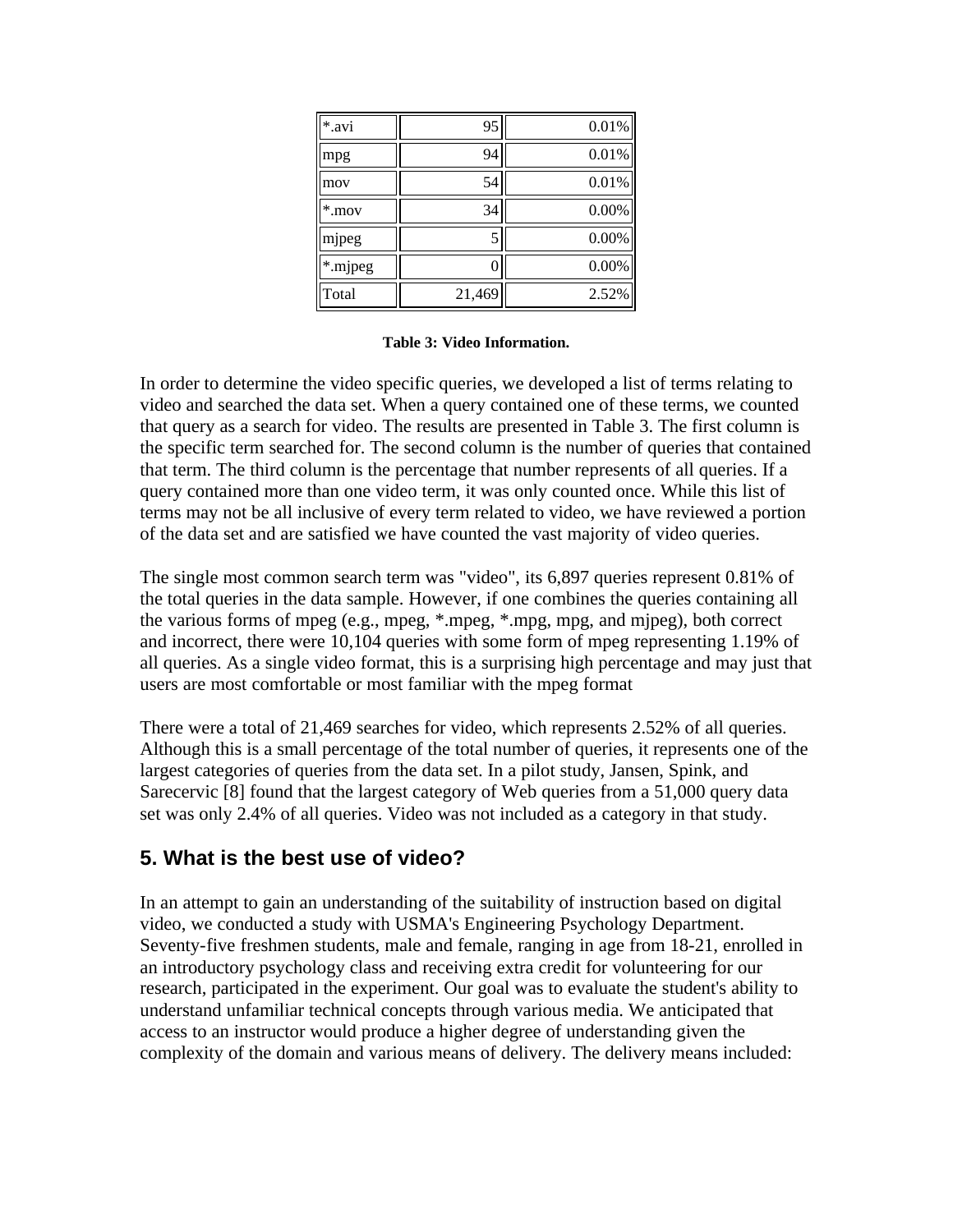- *Condition 1: An actual class taught by an instructor using a Power Point slide show. Participants were encouraged to ask questions of the instructor. This is currently the mode used in the centralized schools.*
- *Condition 2: An MPEG video of the instructor teaching the class with Power Point slides. Interaction was not allowed. The video alternated between slides and the instructor.*
- *Condition 3: An MPEG video showing only the Power Point Slides with the instructor's audio. Interaction was not allowed*
- *Condition 4: Power Point slides with student collaboration (Self paced).*
- *Condition 5: Power Point slides with no student collaboration (Self paced).*
- *Condition 6: An MPEG video of the speaker without slides (Talking Head video). Interaction was not allowed.*

Following the instruction, proctors gave the participants a sheet with five analytical reasoning questions from a Law School Aptitude Test pre-test book to reduce the effects of short-term recall. The proctors then administered an exam of twenty questions based on the digital library material. A committee then graded the exams and compiled the statistics. The results are depicted in Table 4.

| Condition      | <b>DESCRIPTION</b>                                           | <b>MEAN</b> | <b>STD DEV</b> | $\boldsymbol{N}$ |
|----------------|--------------------------------------------------------------|-------------|----------------|------------------|
|                |                                                              |             |                | (Students)       |
|                | Instructor in Classroom. Collaboration.                      | 9.833       | 2.98           | 12               |
| $\overline{2}$ | MPEG Video: Slides, audio, and instructor.<br>Collaboration. | 8.0         | 2.18           | 14               |
| 3              | MPEG Video: Slides, audio, no collaboration.                 | 9.0         | 3.14           | 15               |
| $\overline{4}$ | Power Point Presentation: Collaboration.                     | 11.36       | 3.39           | 14               |
| 5              | Power Point Presentation: No collaboration.                  | 7.29        | 4.66           | 14               |
| 6              | MPEG Video: Audio, instructor, and no<br>collaboration.      | 10.55       | 3.11           | 11               |

#### **Table 4: Results of Digital Video Trials**

Though we predicted that interaction with the instructor and collaboration would produce higher scores, there was no significant difference. This is consistent with other studies [12] that suggest no significant difference in the means of delivery. Two factors that may have affected the outcome of the statistical analysis were the high variance in the results of all conditions and the small sample size of each condition group. A follow-on study is planned that will increase the sample size and restrict the domain to a pass/fail task such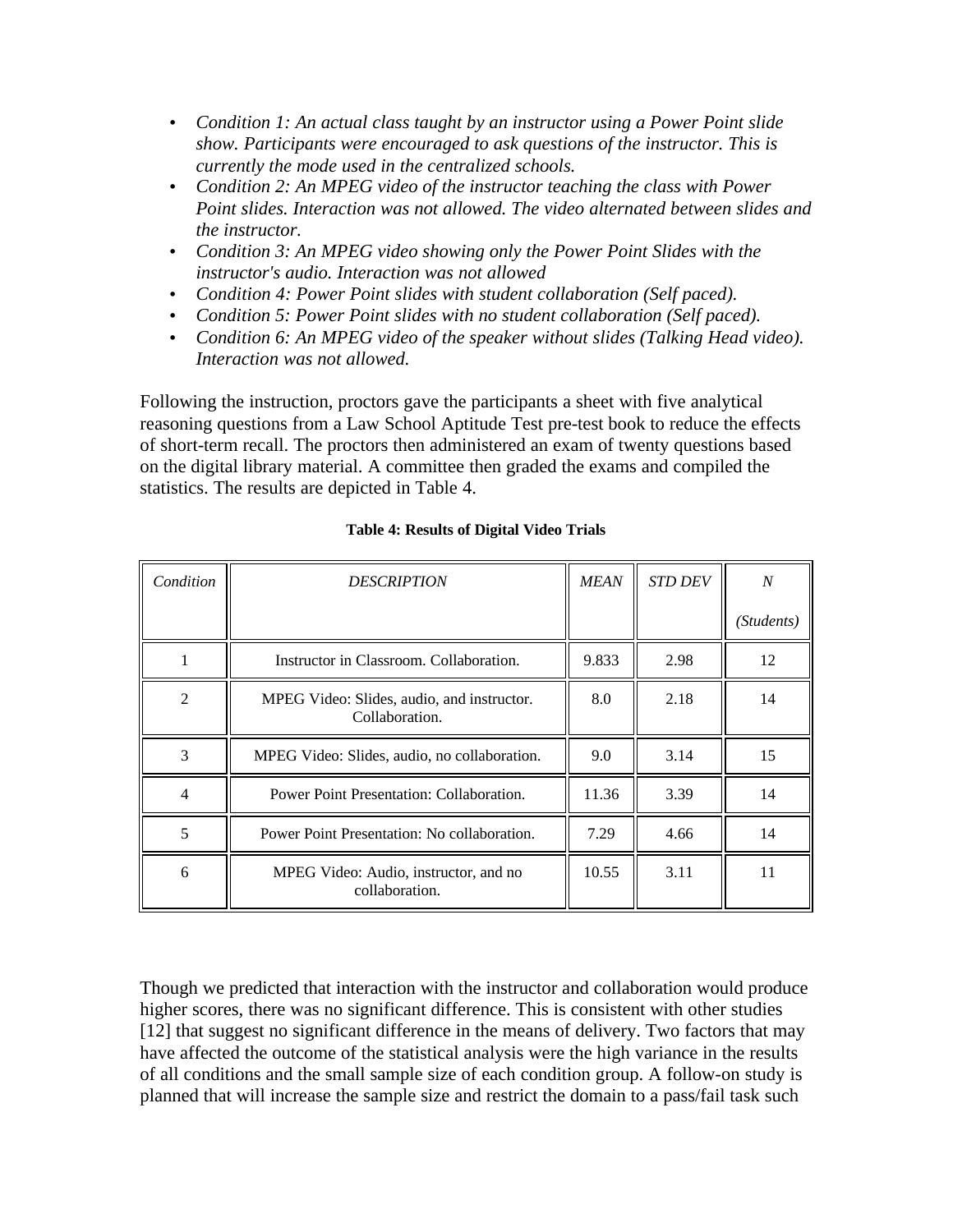as programming a mobile communication device. This domain should more closely simulate our planned environment and will reduce the subjective evaluation elements.

## **6. Conclusion**

We were tasked by TRADOC to explore leveraging technology to offset travel costs incurred in training. The underlying functional requirement is to be able to conduct training anytime from any location. Due to the administrative and coordination overhead involved in establishing teleconference sessions, we discounted teleconferencing as the most viable solution. Instead, we focused on digital libraries and digital video. Experiments were conducted to determine the practicality of video, the demand for video, and the best way to incorporate video into courseware. These three areas are intertwined to such an extent that there is no single, simple solution.

RealVideo® required the least resources in terms of CPU utilization and network utilization. However, the quality of the video made it unsuitable for detailed training videos. MPEG-1 video washad suitable quality. It taxed CPUs at 166 MHz and below. CPUs at 233 MHz handled MPEG-1 but were taxed on a proprietary format available for the experiment. With the ever-increasing speed of CPUs, it is unlikely the 233+ MHz CPU speed will be a cost-prohibitive factor.

Video is network intensive. It required a 100 Mbps network segment. Our test environment of 22 simultaneous stream was adequately supported with MPEG-1 format files from a file server. The network adequately supported AVI format streams, but the quality degenerated at 19 streams. The network adequately supported the 22 simultaneous streams from the Oracle® video server. From our experiences, it appears that having the 100 Mbps network is a minimum requirement. In this regard, the costs incurred in establishing such a network should be regarded as a sunken cost. If such costs are prohibitive, then using high-quality video may be moot. There is an open debate on the viability of using the proprietary video server in lieu of a general-purpose file server. The file server was adequate for the 22 simultaneous streams, but the dedicated video server is more reliable and more scaleable. However, it also has an appreciable overhead in costs and required expertise.

Currently, queries do not indicate a great demand for digital video training. The indicator from the commercial world is that video is a frequent request, perhaps even the single largest requested item. However there is no correlation factor between the commercialbased requests and educational-based requests. In time, it is anticipated that video demand in education will increase; though this may be based more on human factors than pedagogical factors.

Many experiments have been conducted on the best way to deliver education. No categorically best method has been developed. So, while use of video may enhance delivery of specific material, an unchecked effort to redesign curriculum is not warranted.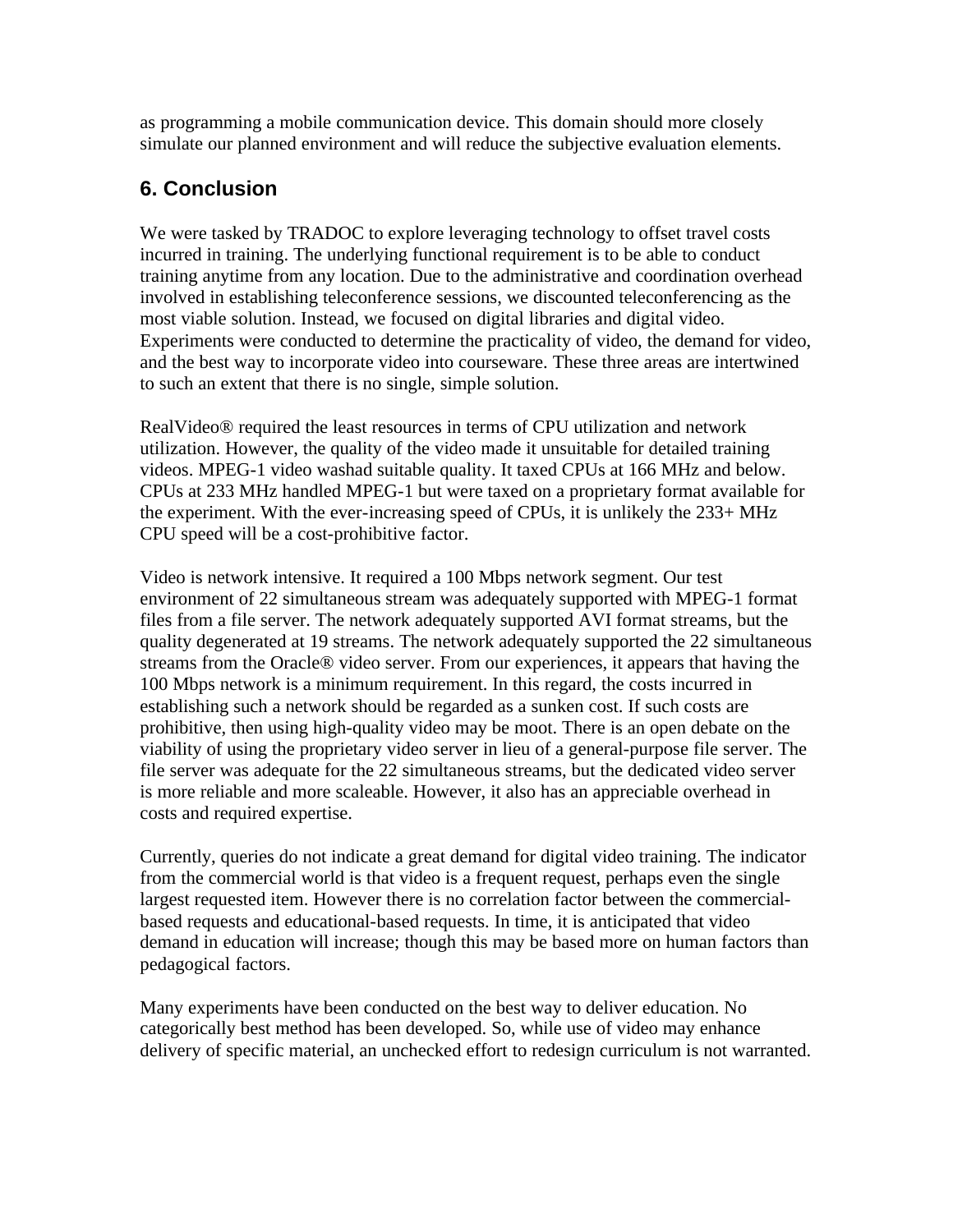In general, current and readily available technology makes the use of digital video in education practical though there is no inherent demand for it. The use of video should be based on its effectiveness in a particular problem domain.

# **7. Bibliography**

[1] Barry, M. & Runyan, G. *A Review of Distance-Learning Studies in the U. S. Military*. The American Journal of Distance Education, 1995, Vol. 9 No. 3, P 37-47.

[2] Brofferio, S. C., *A University Distance Lesson System: Experiments, Services, and Future Developments*, IEEE Transactions on Education, February 1998, Vol. 41, Number 1, P 17-24.

[3] Cox, Richard V., Haskell, Barry, G., Lecun, Yann, Shahraray, Behzad, Rabiner, Lawrence, Scanning the Technology, On the Applications of Multimedia Processing to Communications, Proceedings of the IEEE, Vol. 86, No. 5, May 1998, P 755 - 820.

[4] Davis, James L., and Thomas W. Smith*, Comptuer-Assisted Distance Learning, Part I: Audiographic Teleconferencing, Interactive Satellite Broadcasts, and Technical Japanese Instruction from the University of Wisconsin-Madison*, IEEE Transactions on Education, VOL. 37, NO. 2, May, 1994, P. 228- 233.

[5] Fox, Edward. *Digital Libraries, WWW, and Educational Technology: Lessons Learned*. Proceedings of the World Conference on Educational Multimedia and Hypermedia 1996. P. 246 - 251.

[6] Harris, J.A.; Murden, C.; Webster, L.L. *The Potential of Interactive Multimedia on CD-ROM to Enhance Laboratory Work in Physical Science and Engineering*. 1994 IEEE First International Conference on Multi-Media Engineering Education Proceedings. P. 296-301.

[7] Jansen, Major Bernard J., Amanda Spink, Tefko Saracevic. (1998) *Real life information retrieval: A Study of User Queries on the Web*. SIGIR Forum, vol. 32, no. 1, P. 5-17

[8] Jansen, Major Bernard J., Amanda Spink, Tefko Saracevic. *(1998) Real life, Real User, and Real Needs: An Analysis of 850,000 Web Queries.* Unpublished Paper.

[9] Ma, Wei-hsiu, Yen-Jen Lee, David H.C. Du, Mark P. McCahill, *Video-based Hypermedia for Educatin-On-Demand*, Proceedings of ACM Multimedia 96, Boston MA, P. 449-451.

[10] McCleary, I. D. & Egan, M. W. *Program Design and Evaluation: Two-way Interactive Television. Video-based Telecommunication in Distance Education*, Pennsylvania State University, Readings in Distance Education, 1995, Number 4.